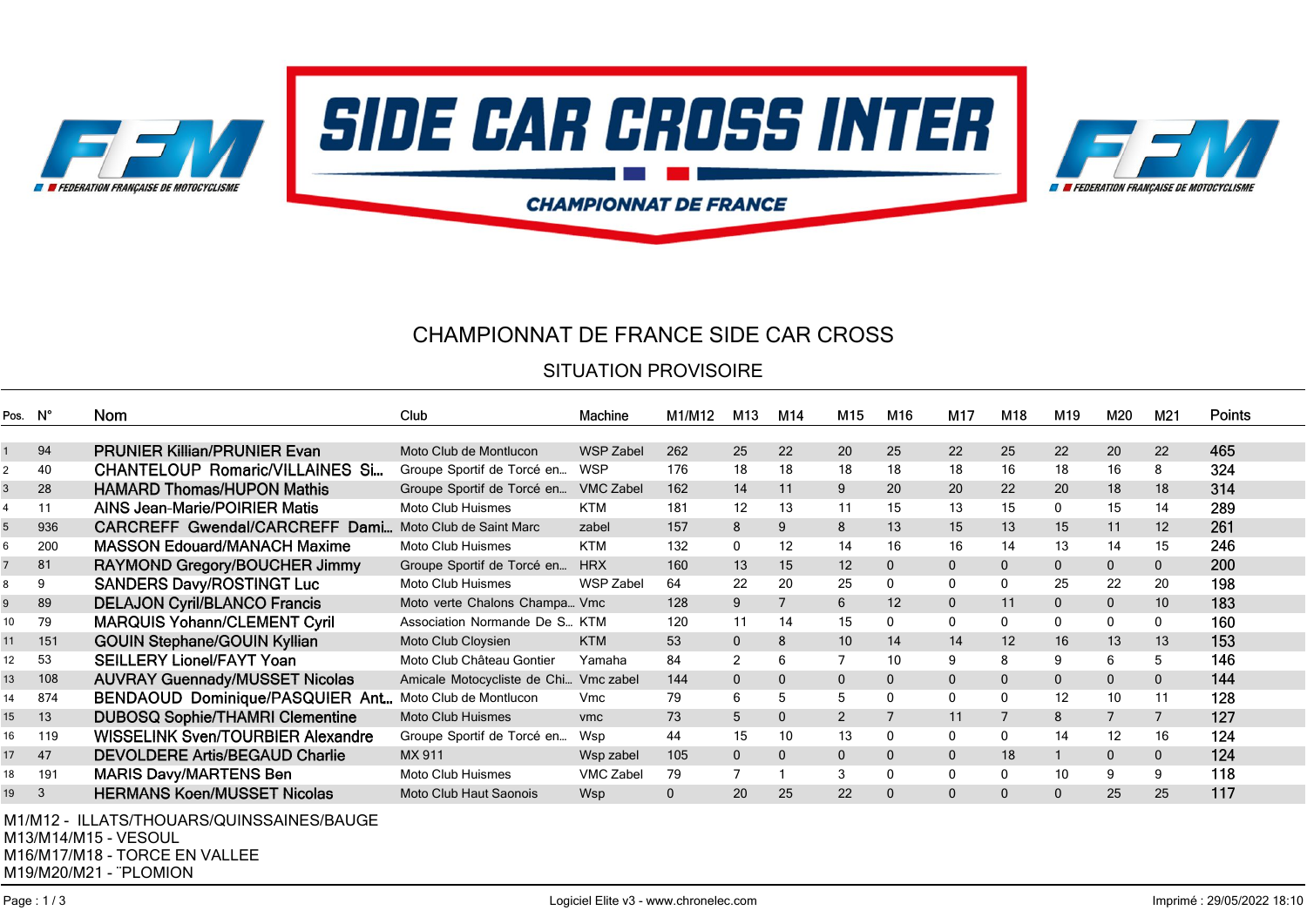

# CHAMPIONNAT DE FRANCE SIDE CAR CROSS

#### SITUATION PROVISOIRE

| Pos. N°                                                |     | Nom                                                          | Club                                      | Machine          | M1/M12         | M <sub>13</sub> | M14            | M15            | M16          | M17          | M18          | M <sub>19</sub> | M20            | M21            | <b>Points</b> |
|--------------------------------------------------------|-----|--------------------------------------------------------------|-------------------------------------------|------------------|----------------|-----------------|----------------|----------------|--------------|--------------|--------------|-----------------|----------------|----------------|---------------|
|                                                        |     |                                                              |                                           |                  |                |                 |                |                |              |              |              |                 |                |                |               |
| 20                                                     | 42  | LEPROUST Maxime/LEPROUST Arthur                              | Groupe Sportif de Torcé en                | <b>VMC</b>       | 75             | $\mathbf 0$     | $\overline{0}$ | $\mathbf 0$    | 8            | 8            | 9            | $\mathbf{0}$    | $\mathbf{0}$   | $\mathbf 0$    | 100           |
| 21                                                     | 22  | <b>MARTIN Roland/GUERIN Julien</b>                           | Moto Club Huismes                         | <b>MTH MEGA</b>  | 58             | $\mathbf{0}$    | $\mathbf{0}$   | $\mathbf{0}$   | 6            | 10           | 6            | 0               | $\mathbf{0}$   | $\mathbf 0$    | 80            |
| 22                                                     | 107 | <b>LOGEREAU Freddy/PELLETIER Thomas</b>                      | Groupe Sportif de Torcé en VMC / ZABEL 38 |                  |                | $\mathbf{0}$    | $\mathbf 0$    | $\mathbf 0$    | 9            | 3            | 0            | 11              | 8              | $\overline{2}$ | 71            |
| 23                                                     | 111 | <b>WILLEMSEN Daniel /LEBRETON Rodol</b>                      | Groupe Sportif de Torcé en                | WSP              | 0              | $\mathbf{0}$    | $\mathbf{0}$   | 0              | 22           | 25           | 20           | 0               | 0              | 0              | 67            |
| 24                                                     | 788 | <b>GRILLET Sebastien/PILLIER Jacques</b>                     | Amicale Motocycliste de Po                | Husqvarna        | 49             | 10              | $\mathbf 0$    | $\mathbf 0$    | 0            | 0            | 0            | $\mathbf 0$     | $\mathbf{0}$   | $\mathbf 0$    | 59            |
| 25                                                     | 627 | <b>AUBERT Tanguy/AUBERT Florian</b>                          | Moto Club Baugeois                        | <b>WSP ZABEL</b> | 25             | $\mathbf{0}$    | $\mathbf{0}$   | 0              | 11           | 12           | 10           | 0               | $\mathbf{0}$   | $\mathbf 0$    | 58            |
| 26                                                     | 418 | WIJERS Stephan/VAN DER PUTTEN Lo Moto Club Huismes           |                                           | wsp zabel        | $\mathbf{0}$   | 16              | 16             | 16             | 0            | 0            | 0            | $\mathbf 0$     | $\mathbf{0}$   | $\mathbf 0$    | 48            |
| 27                                                     | 227 | VAN VYVE Bryan/PEIGNAUD Kilian                               | Moto Club Le Teil                         | <b>KTM</b>       | 29             | 0               | $\Omega$       | 0              | 0            | 0            | 0            | 6               | $\overline{4}$ | 6              | 45            |
| 28                                                     | 293 | <b>MATUSIAK Gregory/RENARD Rodrigue</b>                      | Moto verte Chalons Champa Wsp zabel       |                  | 32             | $\overline{4}$  | $\overline{4}$ | 4              | 0            | $\mathbf 0$  | $\mathbf 0$  | $\mathbf{0}$    | $\mathbf 0$    | $\mathbf 0$    | 44            |
| 29                                                     | 135 | <b>GOMMEREN Sepp/PILLIER Jacques</b>                         | Moto Club Huismes                         | <b>KTM</b>       | 34             | 3               | 3              |                | 0            | 0            | 0            | 0               | $\mathbf{0}$   | 0              | 41            |
| 30                                                     | 24  | <b>MARTIN Lary/GALLAIS Aurelien</b>                          | <b>Moto Club Huismes</b>                  | vmc              | 30             | $\mathbf{0}$    | $\mathbf 0$    | $\overline{0}$ | $\mathbf{0}$ | 7            | $\mathbf{0}$ | $\mathbf{0}$    | $\mathbf{0}$   | $\mathbf 0$    | 37            |
| 31                                                     | 74  | <b>MARQUIS Veronique/MARQUIS Thalya</b>                      | Association Normande De S Vmc             |                  | 10             | $\mathbf{0}$    | $\mathbf{0}$   | $\mathbf{0}$   | 3            | 5            | 5            | 2               |                | 3              | 29            |
| 32                                                     | 113 | <b>GIRARDIN Patrick/BESSAY Matthieu</b>                      | Moto Club Haut Saonois                    | WSP JUMB         | - 15           | $\mathbf{0}$    | 2              | $\mathbf{0}$   | 0            | $\mathbf{0}$ | $\mathbf{0}$ | $\mathbf{0}$    | $\mathbf{0}$   | $\mathbf 0$    | 17            |
| 33                                                     | 77  | <b>BOURRE Stephane/BOURRE Matheo</b>                         | DU PAVILLON MOTO CLUB                     | <b>VMC</b>       | 0              |                 | 0              | $\mathbf{0}$   | 0            | 0            | 0            | 7               | 5              | 0              | 13            |
| 34                                                     | 183 | <b>DEROME Olivier/GONNER Ruddy</b>                           | <b>Team MX Menou</b>                      | Wsp racing       | $\mathbf 0$    | $\mathbf{0}$    | $\Omega$       | $\mathbf 0$    | 0            | $\mathbf{0}$ | $\mathbf{0}$ | 5               | 3              | $\overline{4}$ | 12            |
| 35                                                     | 100 | SINEAU Michael/ POULET Hugo                                  |                                           | <b>WSP</b>       | 0              | 0               | $\mathbf{0}$   | 0              | 4            | 4            | 4            | 0               | $\mathbf{0}$   | $\mathbf 0$    | 12            |
| 36                                                     | 19  | <b>BENOIST Eric /BENOIST Maxence</b>                         |                                           | <b>KTM</b>       | $\mathbf{0}$   | $\mathbf 0$     | $\Omega$       | $\mathbf 0$    | 5            | 6            | 0            | $\mathbf 0$     | $\mathbf{0}$   | $\mathbf 0$    | 11            |
| 37                                                     | 147 | DEVOLDERE Geert/LEBRETON Rodolp Motor Club Andelysien C.S.A. |                                           | Honda            | $\overline{7}$ | $\mathbf{0}$    | $\mathbf 0$    | 0              | 0            | 0            | 0            | 0               | $\Omega$       | $\mathbf 0$    | 7             |
| 38                                                     | 217 | RENARD Jean Jacques/RENARD Benja Union Moto de la Marne      |                                           | <b>KTM</b>       | $\mathbf{0}$   | $\mathbf 0$     | 0              | $\mathbf{0}$   | 0            | $\mathbf 0$  | $\mathbf 0$  | 3               | $\overline{2}$ | $\mathbf{0}$   | 5             |
|                                                        |     |                                                              |                                           |                  |                |                 |                |                |              |              |              |                 |                |                |               |
|                                                        |     | M1/M12 - ILLATS/THOUARS/QUINSSAINES/BAUGE                    |                                           |                  |                |                 |                |                |              |              |              |                 |                |                |               |
| M13/M14/M15 - VESOUL<br>$M120M117M110$ TODOF FNIVALLEE |     |                                                              |                                           |                  |                |                 |                |                |              |              |              |                 |                |                |               |

M16/M17/M18 - TORCE EN VALLEE

M19/M20/M21 - ¨PLOMION